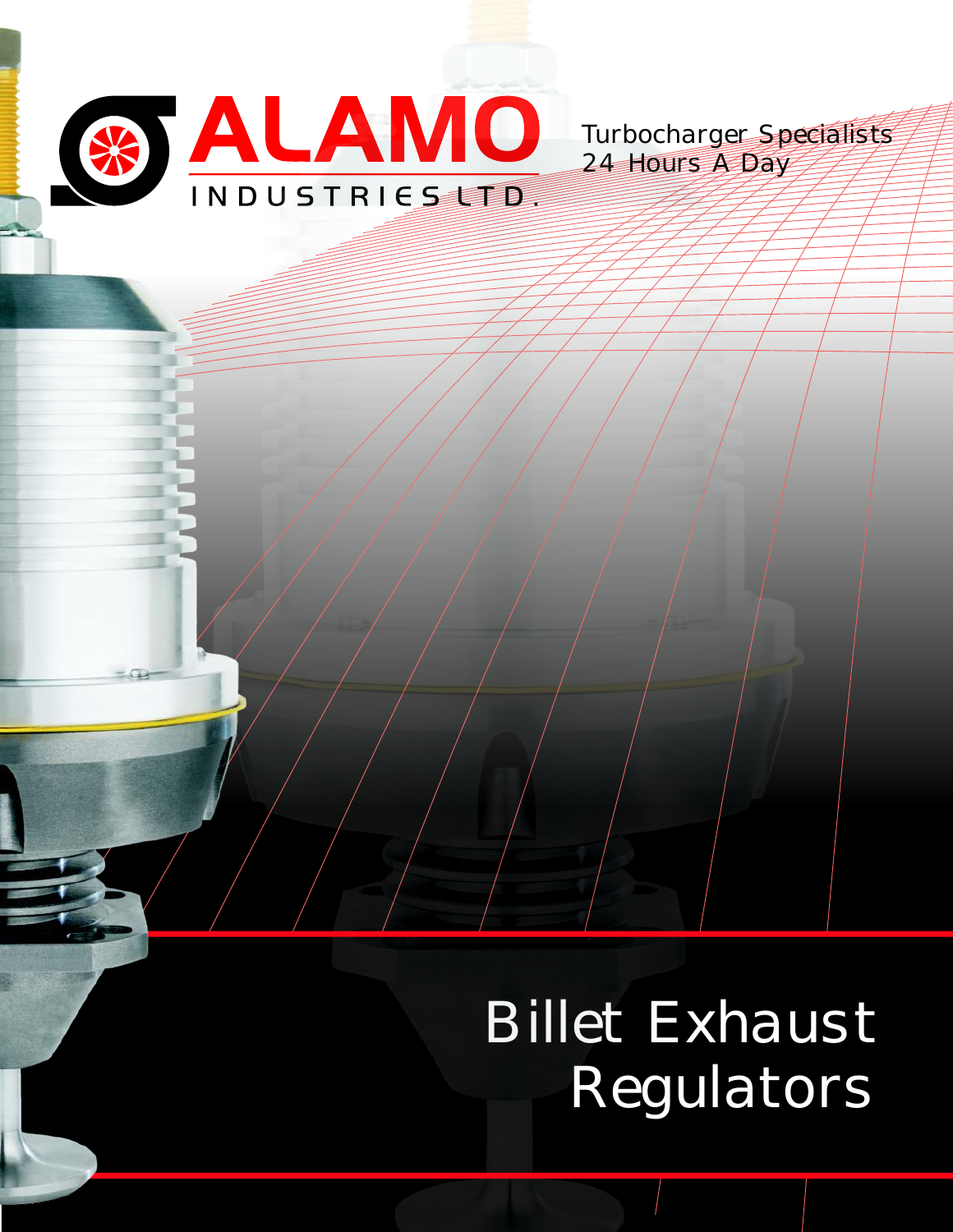Alamo Industries Ltd. has been manufacturing regulators for over a decade. We have an extensive in-house quality control program for every step of the manufacturing and assembly process.

All of our regulator bases are machined from top quality exhaust grade bar stock and have a multiple bolt pattern to fit a wide variety of applications. It is worth noting that none of Alamo's regulator parts use a sand casting process, BILLET ONLY. The added aluminum ribs assist in dissipation of heat.

Our regulators are a direct OEM replacement.

Alamo Industries Ltd. stocks an extensive array of regulators and parts.

#### **AIL "A" Series**

This series of regulators was developed to eliminate the possibility of dangerous coolant leaks as can happen with non-billet regulator bodies.

These regulators are internally air-cooled and the AIL-99 is fully adjustable from 9" of Hg to 72" of Hg. We also have the non-adjustable AIL-95.

**AIL-99 A**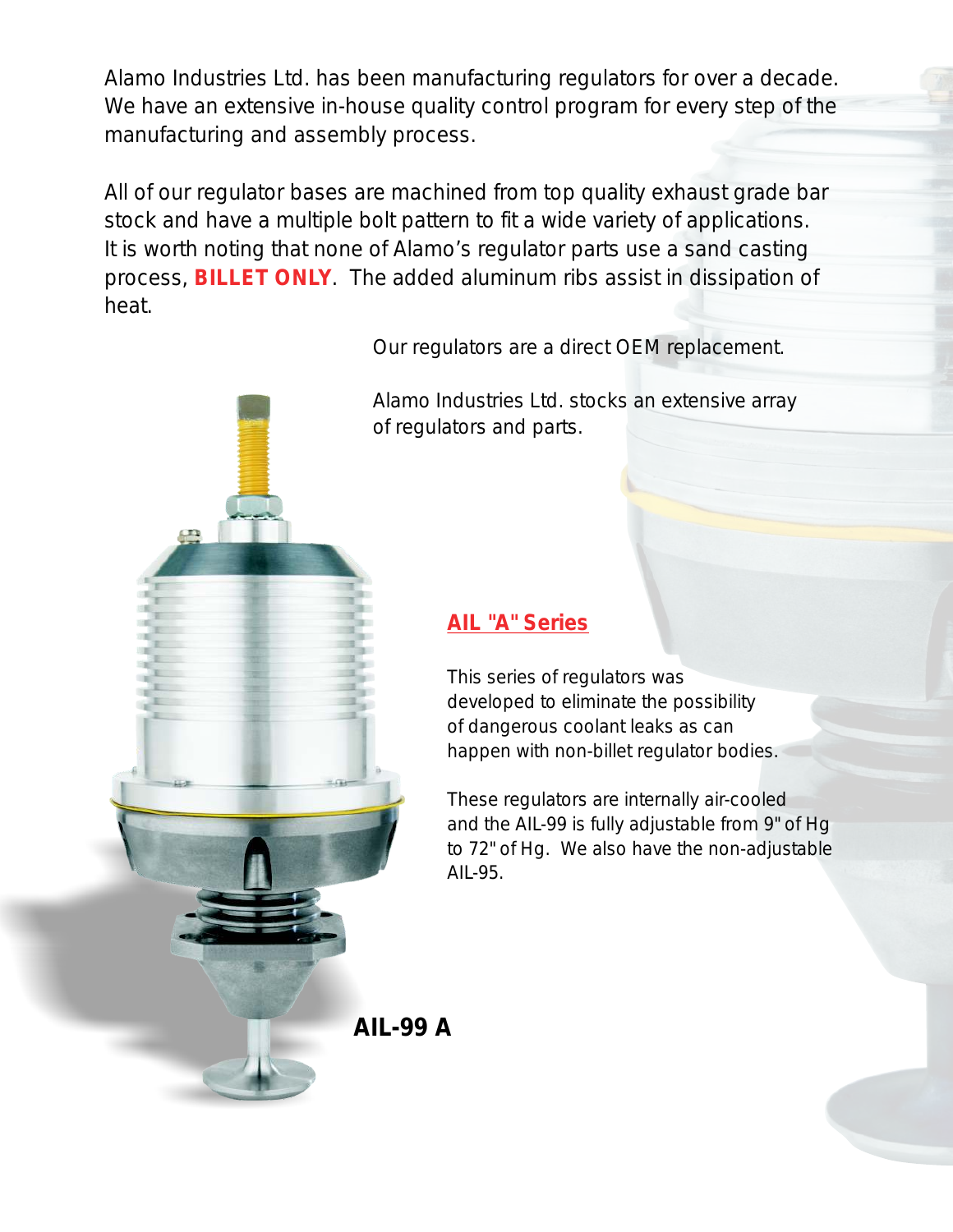'nг

 $\mathbf{d}$ 



### **AIL "W" Series**

Alamo Industries Ltd. recognizes a need in certain industries for a water-cooled base regulator. We offer the water-cooled application on both the fully adjustable AIL-99 and the non-adjustable AIL-95 regulators.

INDUSTRIESL

**AIL-99 W**